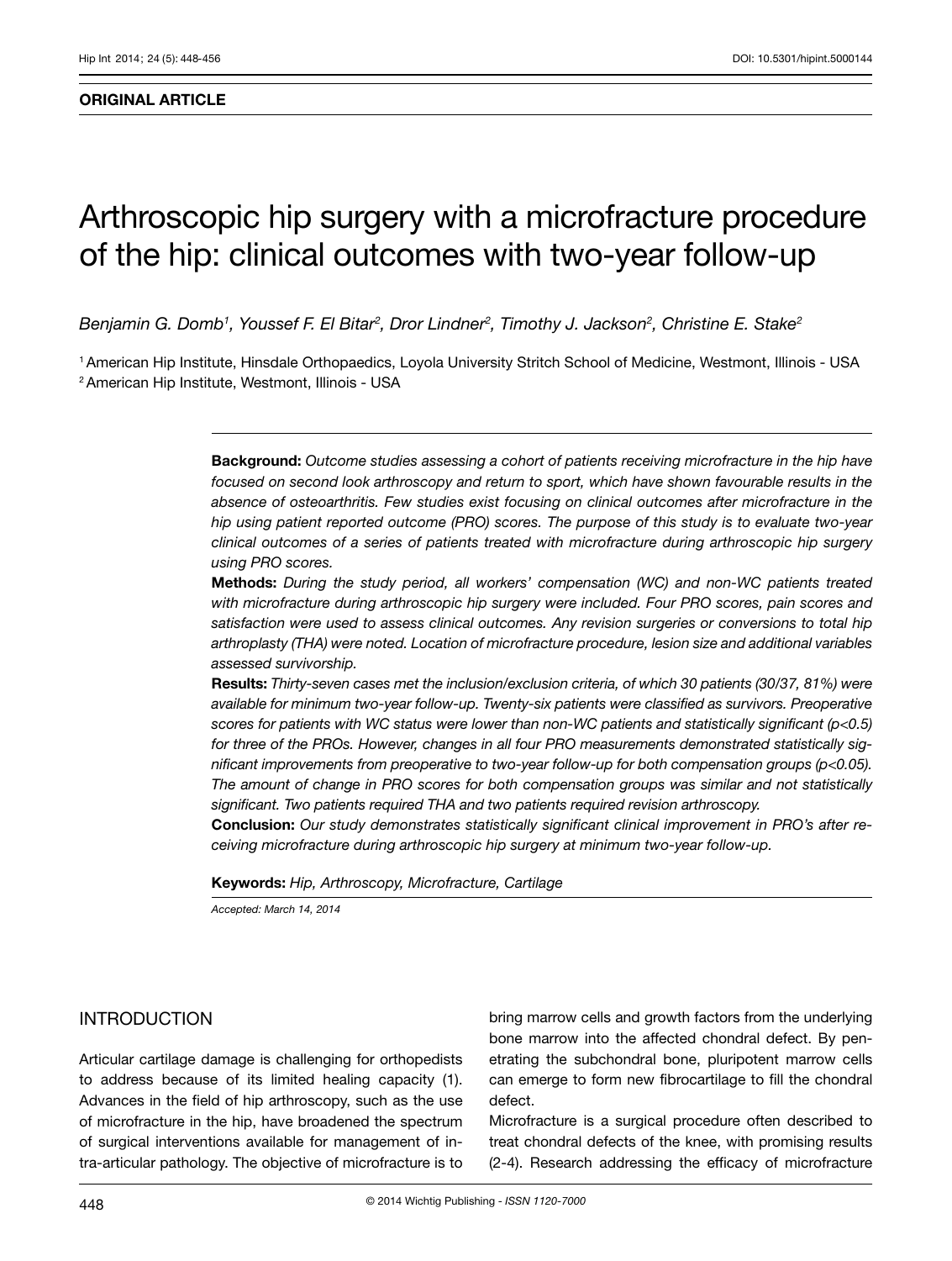in the hip joint is limited and indications for microfracture use in the hip is extrapolated from literature on the knee (2-6). The advantages of microfracture include the ability to access a large surface area of the acetabulum and femoral head, cost-effectiveness, minimal morbidity and is straightforward to perform. Clinical outcomes of microfracture in the hip have been favourable in the absence of osteoarthritis (OA), with no significant complications reported (5-9). Additional outcome studies in a cohort of patients receiving microfracture in the hip have focused on second look arthroscopy in revision surgeries and return to sport, which have shown favourable results in the absence of OA (5, 10). There are few previous studies focusing on clinical outcomes for patients receiving microfracture during arthroscopic hip surgery, and use of several patient reported outcome (PRO) scores.

The purpose of the study is to evaluate the clinical outcomes of a series of workers' compensation (WC) and non-WC patients treated with microfracture during arthroscopic hip surgery using PRO scores, with a minimum of two-year follow-up. We hypothesise patients receiving microfracture to treat chondral defects will demonstrate significant improvements with a minimum of two-year follow-up.

# **METHODS**

At our centre, clinical and outcomes data is prospectively collected on all patients undergoing arthroscopic surgery of the hip. The study period was between August 2008 and January 2011. PRO scores used included the modified Harris Hip Score (mHHS), the Non-Arthritic Hip Score (NAHS), the Hip Outcome Score – Activities of Daily Living (HOS-ADL), and the Hip Outcome Score – Sport Specific Subscale (HOS-SSS). PRO scores were collected preoperatively and at three months, 12 months, and 24 months follow-up. All four questionnaires were used, as it has been reported that there is no conclusive evidence for the use of a single PRO questionnaire for patients undergoing hip arthroscopy (11, 12). Visual analogue scale (VAS) pain scores and patient satisfaction rating were also collected. Any revision surgeries, complications, additional surgery or conversions to THA were noted. Location of microfracture procedure, lesion size, acetabular labrum articular disruption (ALAD) (13) and Outerbridge (14) classification systems were also recorded to help assess survivorship. Our institutional review board approved this study.

The inclusion criteria for this study were WC and non-WC patients treated with microfracture for full thickness cartilage defects performed during arthroscopic hip surgery. The indications for surgery were predominantly labral tears with mechanical symptoms and failure of conservative treatment. Exclusion criteria were previous hip conditions such as Legg-Calves-Perthes disease, avascular necrosis (AVN), and Tönnis grade ≥2.

# *Surgical technique*

The hip arthroscopies were performed by the senior author (BGD) in a practice dedicated to hip preservation. All surgeries were performed in the modified supine position using a minimum of two portals (standard anterolateral and mid-anterior) (15-16). After establishment of portals and capsulotomy, a diagnostic arthroscopy was performed and intraoperative data was documented, including defects of the ligamentum teres, labrum, synovium and articular cartilage. The ALAD classification was used to classify articular cartilage damage (13). Femoral and acetabular Outerbridge grade were also recorded (14).

Bony pathology was corrected under fluoroscopic guidance. Acetabuloplasty was performed for pincer impingement, and femoral neck osteoplasty was performed for cam impingement. Labral tears were repaired when indicated or selectively debrided until a stable labrum was achieved while preserving as much labrum as possible. The fullthickness cartilage damage was then treated with microfracture, performed according to Steadman's technique (17, 18). Using a shaver, loose cartilage was removed and portions of delaminated cartilage were removed with a ring curette to create stable borders. The calcified layer was also removed with the curette.

# *Rehabilitation protocol*

For the first two weeks, the patients were kept in a hip brace locked at 0–90° of flexion at all times. The patient was restricted to non weight-bearing status for the first eight weeks following surgery. Patients started physical therapy on the first postoperative day to initiate range of motion. This was accomplished by four hours per day using a continuous passive motion (CPM) machine or on a stationary bicycle for two hours a day. Two weeks postoperatively, the brace was discontinued with continued emphasis on range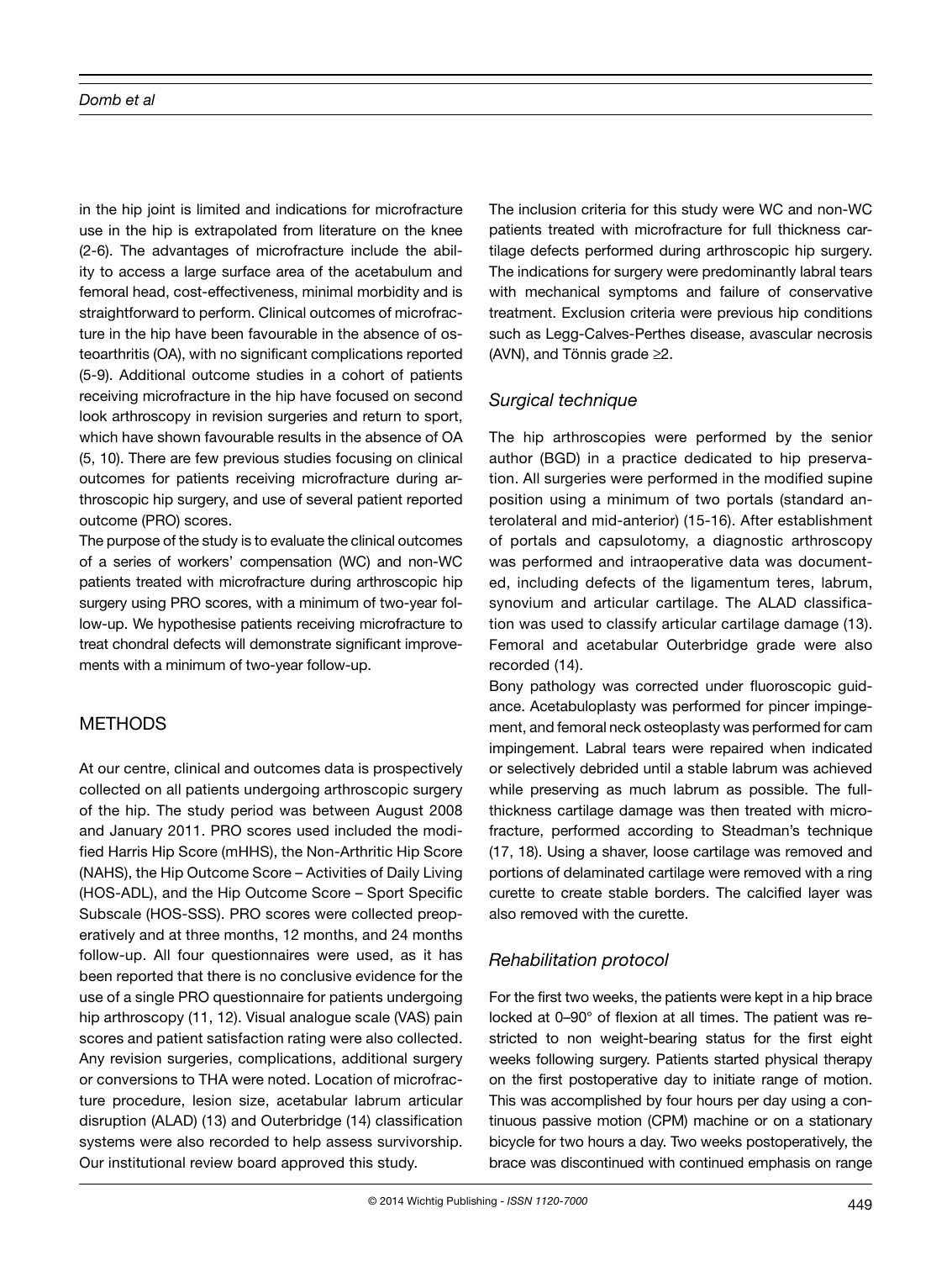of motion. At eight weeks postoperatively, patients started weight-bearing with gradual advancement to full weightbearing.

## *Statistical methods*

For preoperative and postoperative mean comparisons, scores were modeled using repeated measures analysis of variance (ANOVA) as a function of group (worker's compensation yes or no) and time (preoperative, postoperative) as the fixed main effects. Group x time was the fixed interaction effect and person as the random effect, thus taking into account that observations are not independent across time (2 x 2 ANOVA). The normality assumption was evaluated using the quantile-quantile plots of the residuals. The constant variance assumption was evaluated by constructing plots of the residuals versus the predicted values under the above ANOVA model. We confirmed that there were no major violations of the normality and the constant variance assumptions.

Comparisons of variables between groups without failure versus with failure used the Wilcoxon rank sum test with continuous/ordinal variables. Categorical variables were compared between groups using the Fisher's test. Formal survivor analysis was performed using the Kaplan-Meier method.

## **RESULTS**

## *Patient population*

A CONSORT flow diagram is presented in Figure 1. A total of 37 cases met the inclusion/exclusion criteria and 30 patients (30/37, 81%) were available for two-year follow-up (mean 35 months  $\pm$  24-50). The study group consisted of 12 females (12/30, 40%) and 18 males (18/30, 60%). The mean age was 45 years (range 29.5–60). Twenty-eight patients (28/30, 93%) had acetabular microfracture and the remaining two (2/30, 7%) had femoral microfracture. Concomitant surgical procedures are presented in Table I. The majority of patients (29/30, 97%) had a capsular release with one patient receiving capsular plication. Postoperative diagnoses are presented in Table II. No kissing lesions were reported. Table III provides information per patient detailing if femoroplasty or acetabuloplasy was performed, ALAD classification and acetabular and femoral Outerbridge grades.



**Fig. 1 -** *Microfracture case series CONSORT flow diagram.*

#### **TABLE I -** CONCOMITANT SURGICAL PROCEDURES

| <b>Procedure Type</b>                               | Number with<br>Procedure<br>$(n = 30)$ | Percentage<br>with<br><b>Procedure</b> |
|-----------------------------------------------------|----------------------------------------|----------------------------------------|
| Osteoplasty                                         | 20                                     | 67%                                    |
| Ligamentum Teres Debridement                        | 18                                     | 60%                                    |
| Acetabuloplasty                                     | 17                                     | 57%                                    |
| Labral Debridement                                  | 15                                     | 50%                                    |
| Labral Repair                                       | 12                                     | 40%                                    |
| Synovectomy                                         | 10                                     | 33%                                    |
| Capsular Release                                    | 29                                     | 97%                                    |
| Chondroplasty                                       | 7                                      | 23%                                    |
| Removal of Loose Body                               | 6                                      | 20%                                    |
| <b>Capsular Plication</b>                           | 1                                      | 3%                                     |
| Femoroplasty                                        | 2                                      | 6%                                     |
| Iliopsoas Release                                   | 2                                      | 6%                                     |
| Trochanteric Bursectomy                             | 2                                      | 6%                                     |
| Debridement of Acetabular<br>Fossa                  | 1                                      | 3%                                     |
| Debridement of Trochanteric<br><b>Bursitis</b>      | 1                                      | 3%                                     |
| Labral Reconstruction with<br>Capsular Augmentation | 1                                      | 3%                                     |
| Removal of Os Acetabulum                            | 1                                      | 3%                                     |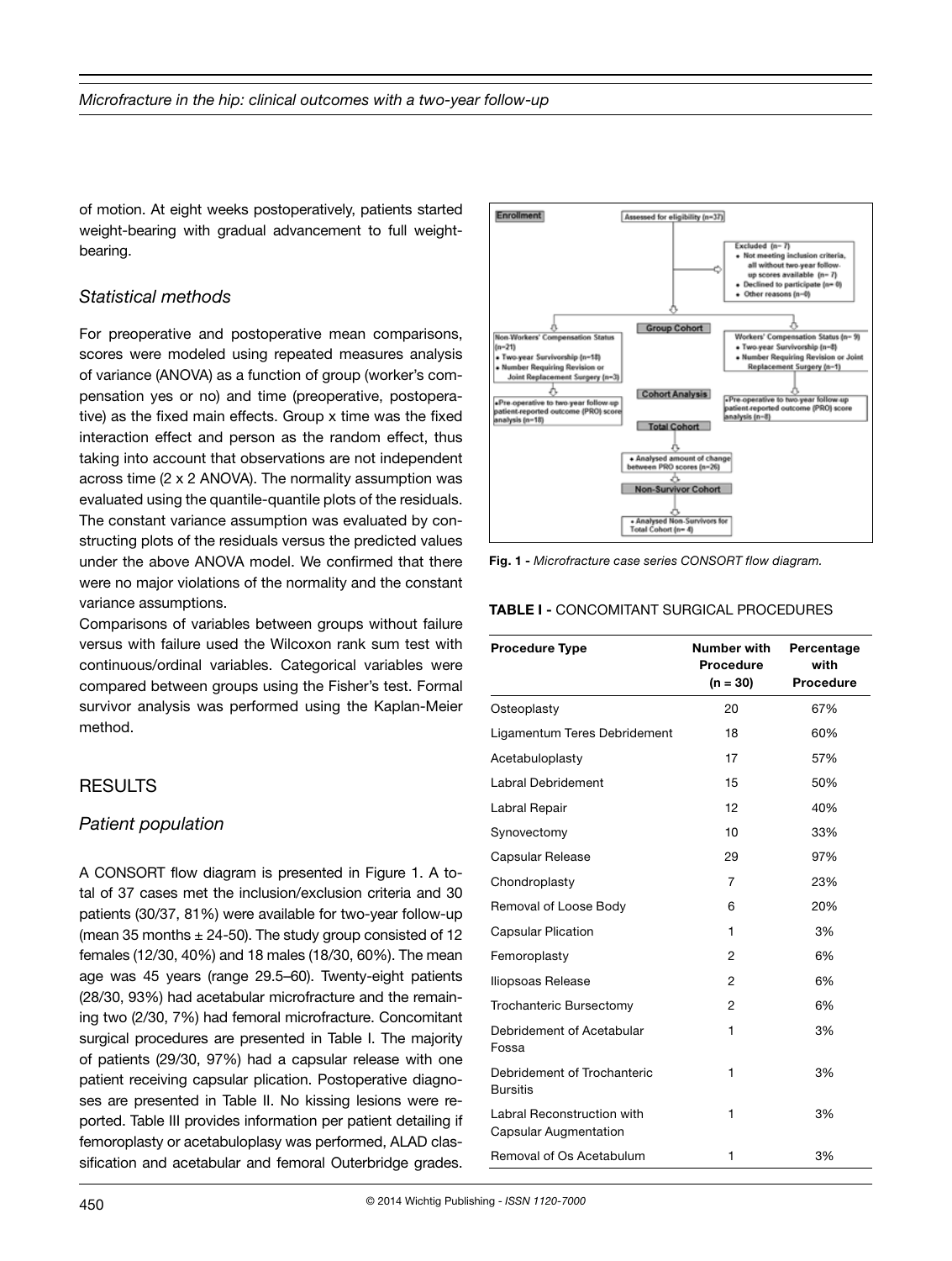#### **TABLE II -** POSTOPERATIVE DIAGNOSES

| Number ( $N = 30$ ) | Percentage |
|---------------------|------------|
| 30                  | 100%       |
| 27                  | 90%        |
| 22                  | 73%        |
| 16                  | 53%        |
| 16                  | 53%        |
| 7                   | 23%        |
| 6                   | 20%        |
| 3                   | 10%        |
| 1                   | 3%         |
| 1                   | 3%         |
| 1                   | 3%         |
| 1                   | 3%         |
| 1                   | 3%         |
| 1                   | 3%         |
|                     |            |

Total cohort non-survivorship was four out of 30 (4/30). A total of two patients (2/30) in the study group, who had acetabular microfracture, required revision surgery. Out of the 28 patients who had acetabular microfracture, two required subsequent THA (2/28). No patients required a THA after femoral microfracture, for a two out of two survivorship.

At two-year follow-up, 26 patients (26/30, 87%) were defined as survivors, meaning they did not require THA or revision surgery after initial arthroscopy with a microfracture procedure performed. All four PRO measurements and pain scores demonstrated statistically significant improvements for both groups from preoperative to two-year follow-up (p<0.05). Preoperative scores for patients with worker's compensation (WC) status were lower than non-WC patients and statistically significant (p<0.5) for three of the PROs, mHHS, NAHS and HOS-ADL. Preoperative pain and HOS-SSS scores were not statistically different between groups, but trending lower for patient with WC status ( $p = .08$ ). PRO outcome means for both Non-WC and WC are presented in Figure 2. When compared, the amount of change in PRO scores for both groups was similar and not statistically significant. For two-year survivors (26/30, 87%) mean pain scores combined from both compensation groups decreased significantly from 6.3 to 3.7 (p<0.001), and satisfaction had a mean of 7.25 for both compensation groups on a 1–10 scale, and were not statistically different.

Based on our data, the standard deviation for the mHHS paired mean difference from baseline to two years is 16.9. We hypothesised that a mean change of ten points would be considered clinically important. We determined 25 patients would be needed to detect this mean difference with 80% power at the usual p<0.05 level of significance. Therefore, our sample size of 30 was adequate to confirm the mean difference.

Two patients required conversion to THA after acetabular microfracture. The first was a 55-year-old male who was found during the initial procedure to have a grade 4 full thickness defect on the acetabulum and two grade 3 lesions on the femoral head measuring 1 cm<sup>2</sup> and .25 cm<sup>2</sup>. The second patient was a 61-year-old, obese female who was found to have a grade 4 full-thickness, large chondral flap off the acetabulum measuring  $4.75 \text{ cm}^2$ , as well as grade 2 damage on the femoral head. THA was required because of increasing pain and interference with activities of daily living along with failure of additional conservative therapies.

Two patients required revision surgery. One patient, a 46-year-old female, required revision arthroscopy 11 months subsequently because of persistent pain and recurrence of mechanical symptoms. The original injury was a high impact car to pedestrian motor vehicle accident. The revision arthroscopy involved lysis of scar tissue in the capsular labral recess and debridement of hypertrophic fibrocartilage in the area where microfracture was previously performed. Upon last follow-up, the patient reported notable improvement. The second patient required revision surgery 18 months after the initial arthroscopic procedure with acetabular microfracture due to recurrence of pain, which was confirmed with relief from intrarticular injection. MRA identified a re-tear of the labrum. Intraoperative findings during the revision procedure also identified a high-grade ligamentum teres tear, small pincer lesion and adhesive capsulitis.

The following variables were compared in the four patients requiring revision surgery or THA and compared to the 26 survivors: lesion size, ALAD class, acetabular cartilage damage and femoral cartilage damage with the Outerbridge classification system. Results from each patient are presented in Table III with corresponding classification legends. None of these variables significantly varied between survivors and non-survivors. When assessing surgical procedures, the only proportion that was significantly different ( $p = 0.018$ ) between the groups was removal of loose body. A total of three out of four non-survivors who required revision or subsequent THA had removal of a loose body, compared to three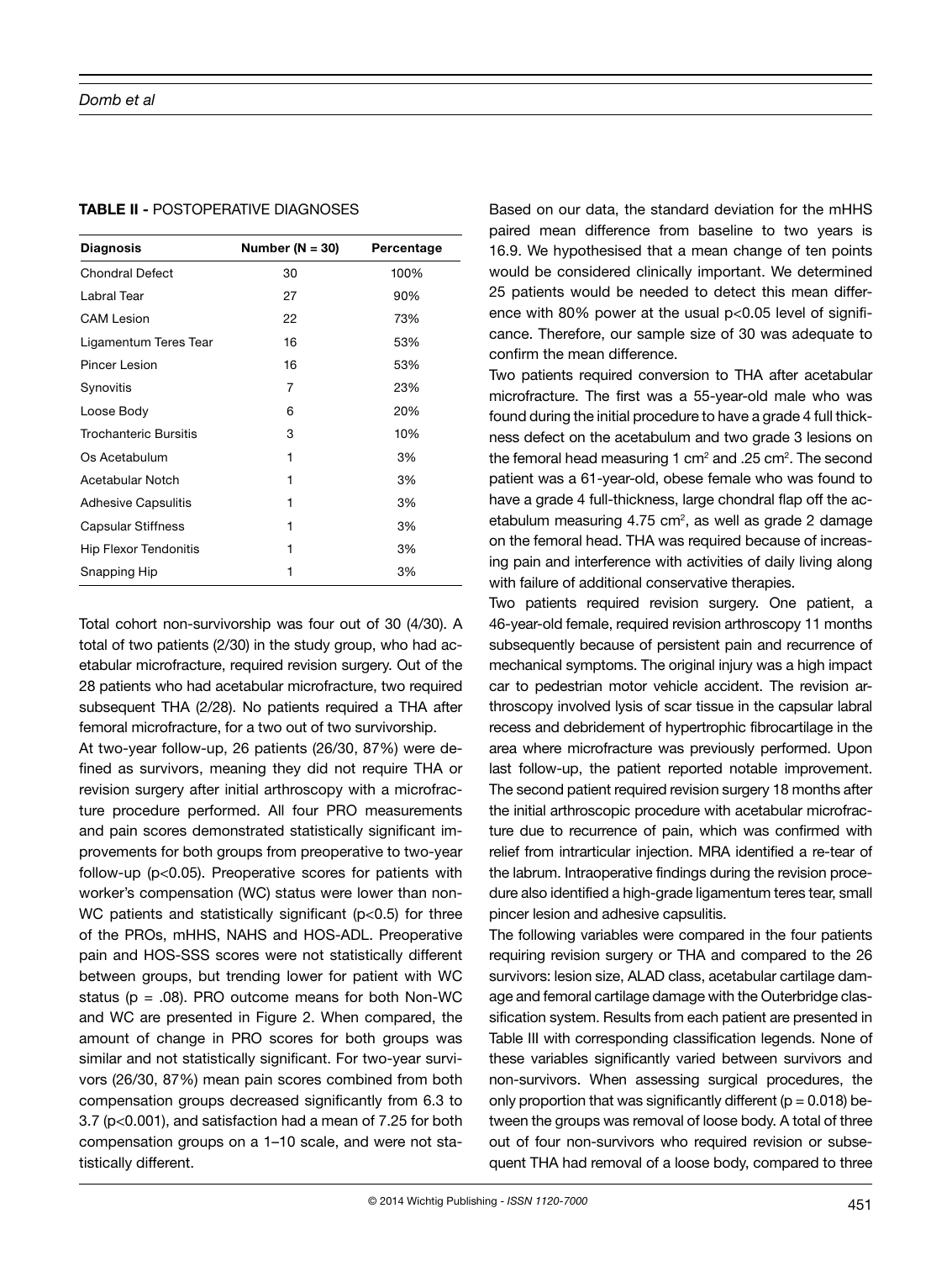| Patient                   | <b>WC</b> | <b>ALAD</b><br>Classification* | Femoral<br>Osteoplasty-<br>Arthroscopic | Acetabuloplasty-<br>Arthroscopic | Acetabular<br>cartilage damage<br>(Outerbridge grade) <sup>§</sup> | Femoral<br>cartilage damage<br>(Outerbridge grade) <sup>§</sup> |
|---------------------------|-----------|--------------------------------|-----------------------------------------|----------------------------------|--------------------------------------------------------------------|-----------------------------------------------------------------|
| $\mathbf{1}$              | No        | $\sqrt{2}$                     | No                                      | No                               | $\overline{2}$                                                     | $\overline{c}$                                                  |
| $\sqrt{2}$                | No        | $\sqrt{2}$                     | No                                      | Yes                              | $\sqrt{2}$                                                         | $\mathbf{3}$                                                    |
| $\ensuremath{\mathsf{3}}$ | No        | 0                              | No                                      | Yes                              | 4                                                                  | 0                                                               |
| 4                         | No        | 0                              | Yes                                     | Yes                              | 3                                                                  | 3                                                               |
| 5                         | No        | 4                              | Yes                                     | No                               | 4                                                                  | 0                                                               |
| 6                         | No        | $\pmb{0}$                      | Yes                                     | Yes                              | 4                                                                  | 4                                                               |
| $\overline{7}$            | No        | 0                              | Yes                                     | Yes                              | 4                                                                  | 0                                                               |
| 8                         | No        | 0                              | Yes                                     | Yes                              | 4                                                                  | $\ensuremath{\mathsf{3}}$                                       |
| 9                         | No        | 0                              | Yes                                     | Yes                              | $\overline{\mathcal{L}}$                                           | $\sqrt{2}$                                                      |
| $10$                      | No        | 0                              | $\mathsf{No}$                           | No                               | $\overline{4}$                                                     | $\sqrt{2}$                                                      |
| 11                        | No        | 0                              | No                                      | Yes                              | 4                                                                  | $\sqrt{2}$                                                      |
| 12                        | No        | 4                              | Yes                                     | No                               | 4                                                                  | $\ensuremath{\mathsf{3}}$                                       |
| 13                        | No        | 4                              | Yes                                     | No                               | 4                                                                  | $\mathsf 0$                                                     |
| 14                        | No        | 0                              | Yes                                     | No                               | 4                                                                  | 0                                                               |
| 15                        | No        | 4                              | Yes                                     | No                               | 4                                                                  | 0                                                               |
| 16                        | No        | $\ensuremath{\mathsf{3}}$      | Yes                                     | $\mathsf{No}$                    | 0                                                                  | 4                                                               |
| 17                        | No        | 4                              | Yes                                     | Yes                              | 4                                                                  | $\sqrt{2}$                                                      |
| 18                        | No        | 4                              | Yes                                     | Yes                              | $\overline{4}$                                                     | $\pmb{0}$                                                       |
| 19                        | No        | $\pmb{0}$                      | Yes                                     | Yes                              | $\ensuremath{\mathsf{3}}$                                          | 4                                                               |
| 20                        | No        | 3                              | No                                      | No                               | $\ensuremath{\mathsf{3}}$                                          | $\overline{c}$                                                  |
| 21                        | No        | 3                              | Yes                                     | Yes                              | $\ensuremath{\mathsf{3}}$                                          | $\pmb{0}$                                                       |
| 22                        | Yes       | 4                              | Yes                                     | Yes                              | 4                                                                  | 0                                                               |
| 23                        | Yes       | $\overline{4}$                 | Yes                                     | Yes                              | 4                                                                  | 0                                                               |
| 24                        | Yes       | 4                              | Yes                                     | No                               | 4                                                                  | 0                                                               |
| 25                        | Yes       | $\overline{c}$                 | No                                      | Yes                              | $\overline{c}$                                                     | 0                                                               |
| 26                        | Yes       | 4                              | Yes                                     | Yes                              | 4                                                                  | 0                                                               |
| 27                        | Yes       | 4                              | Yes                                     | No                               | $\overline{4}$                                                     | 0                                                               |
| 28                        | Yes       | 4                              | Yes                                     | No                               | $\overline{4}$                                                     | $\mathsf 0$                                                     |
| 29                        | Yes       | 3                              | Yes                                     | No                               | 3                                                                  | $\mathsf 0$                                                     |
| $30\,$                    | Yes       | 3                              | Yes                                     | Yes                              | $\overline{4}$                                                     | $\pmb{0}$                                                       |

#### **TABLE III -** DIAGNOSTIC AND OPERATIVE DATA BY INDIVIDUAL PATIENTS

\*ALAD Classification System15: 0 = None, 1 = Softening of the adjacent cartilage, 2 = Early peal of the cartilage (carpet delamination), 3 = Large flap of the cartilage,

4 = Loss of cartilage. § Outerbridge Classification System16: 0 = Normal cartilage, 1 = Cartilage with softening and swelling, 2 = A partial- thickness defect that doesn't reach subchondral bone, 3 = Fissuring to the level of subchondral bone with area greater than 1.5 cm, 4 = Exposed subchondral bone.

out of 26 for the survivors. We computed failure free probabilities over time using the Kaplan-Meier method. The failure free probabilities were 100% at 12 months, 93.3% at 18 months (95% CI: 84.4%–100%), and 89.9% at 24 months (95% CI: 79.9%–100%), which are shown in Figure 3.

## **DISCUSSION**

The results of this study demonstrate statistically significant improvement in PRO scores after receiving microfracture during arthroscopic hip surgery at minimum two-year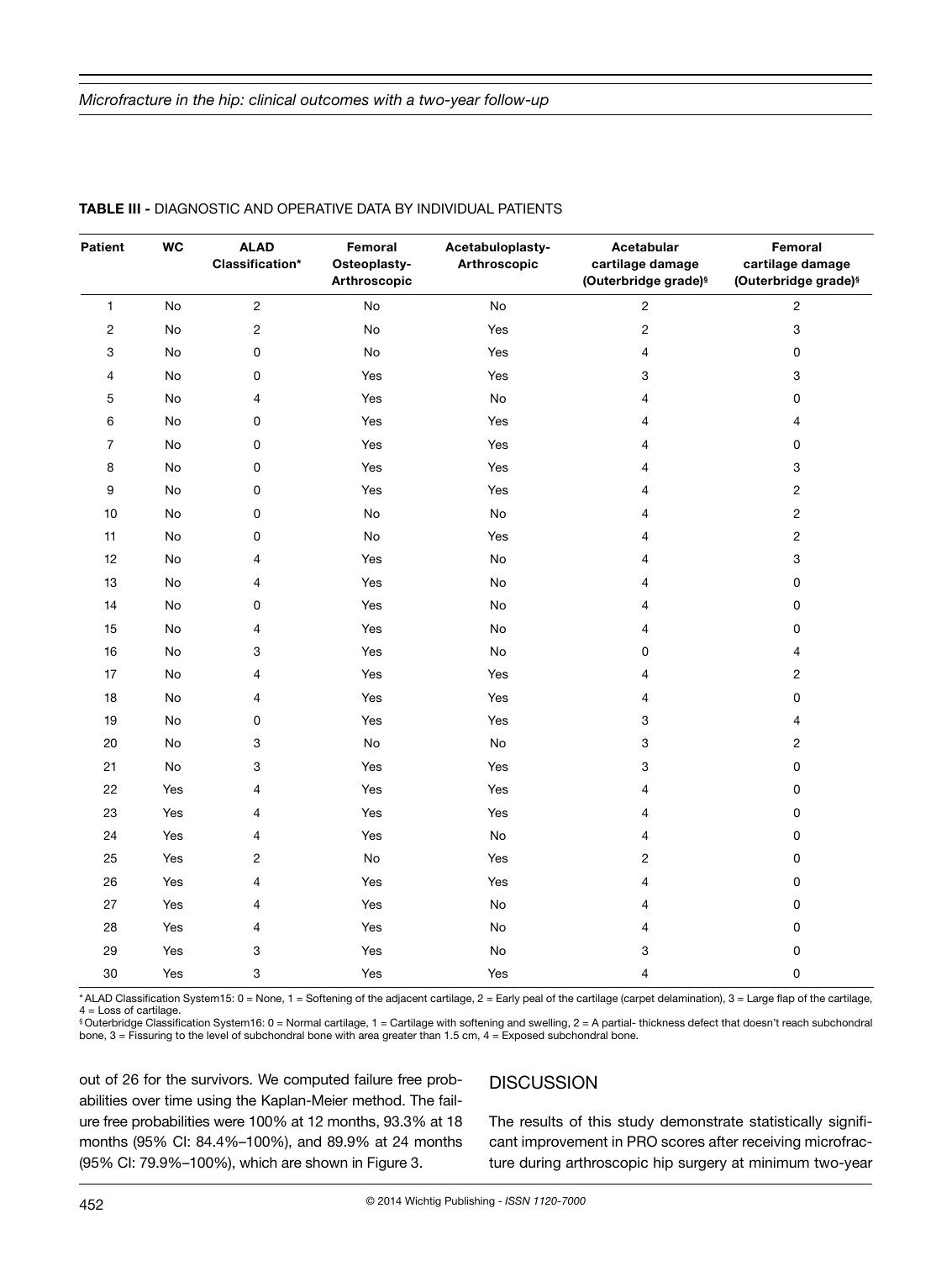

**Fig. 2 -** *PRO scores pre-operatively and at two-year minimum follow-up by compensation status.*



**Fig. 3 -** *Kaplan-Meier failure free probabilities.*

follow-up. To our knowledge this is the largest prospective case series specifically evaluating patient reported outcomes with minimum two-year follow-up after receiving microfracture during arthroscopic hip surgery. Additionally,

we were able to use four different PRO scores, providing a wider array of instruments than previous studies. Out of 30 patients who met established inclusion criteria, 26 were categorised as survivors. Two patients required revision surgery and two needed subsequent THAs, for a survivorship of 26/30 (87%). Out of the two patients who required subsequent THAs, both had diffuse degenerative changes beyond the focal area of microfracture seen at time of arthroscopy. However, both patients presented with more significant chondral defects and intra-articular pathology during the first arthroscopic procedure than was revealed through clinical or radiographic findings. Acetabular microfracture had a 4/28 non-survivorship and femoral microfracture had a 2/2 survivorship. Overall, the data presented represents favorable results for patients receiving microfracture during arthroscopic hip surgery for focal chondral defects in the hip.

Steadman et al (18) contend advantages of microfracture include cost-effectiveness, technologically feasible, and minimal risks, while leaving additional treatment options available to the patient. Microfracture does not rely on replacing damaged tissue, but creating a "marrowbased strategy" for tissue repair (18). Indications include full-thickness cartilage defects and unstable cartilage flaps overlying subchondral bone. Contraindications include patient unwillingness or inability to adhere to demanding rehabilitation protocol, specifically weight bearing restrictions, and degenerative OA or systemic immune-mediated disease. Age and size of lesion are not specific contraindications, but microfracture is generally preferred for smaller lesions <4 cm<sup>2</sup>. Additional joint pathologies should also be addressed when performing microfracture. Full benefits of microfracture are usually not seen in knees for a minimum of six to 12 months, with continued improvement lasting for up to two years and then leveling off.

Knutsen et al conducted a randomised trial comparing autologous chondrocyte implantation with microfracture in the knee (4). In contrast to Steadman et al, this study excluded acute injuries and included chronic and larger lesions. Forty patients were randomised to receive autologous chondrocyte implantation and 40 received microfracture. Findings at five years showed both groups demonstrated statistically significant improvement in PRO scores, but there was no difference between the two treatment types. Similar to the Steadman study, younger patients had clinically better outcomes as compared to older patients. Both groups reported a 23% failure rate. Additionally, five years post-treatment,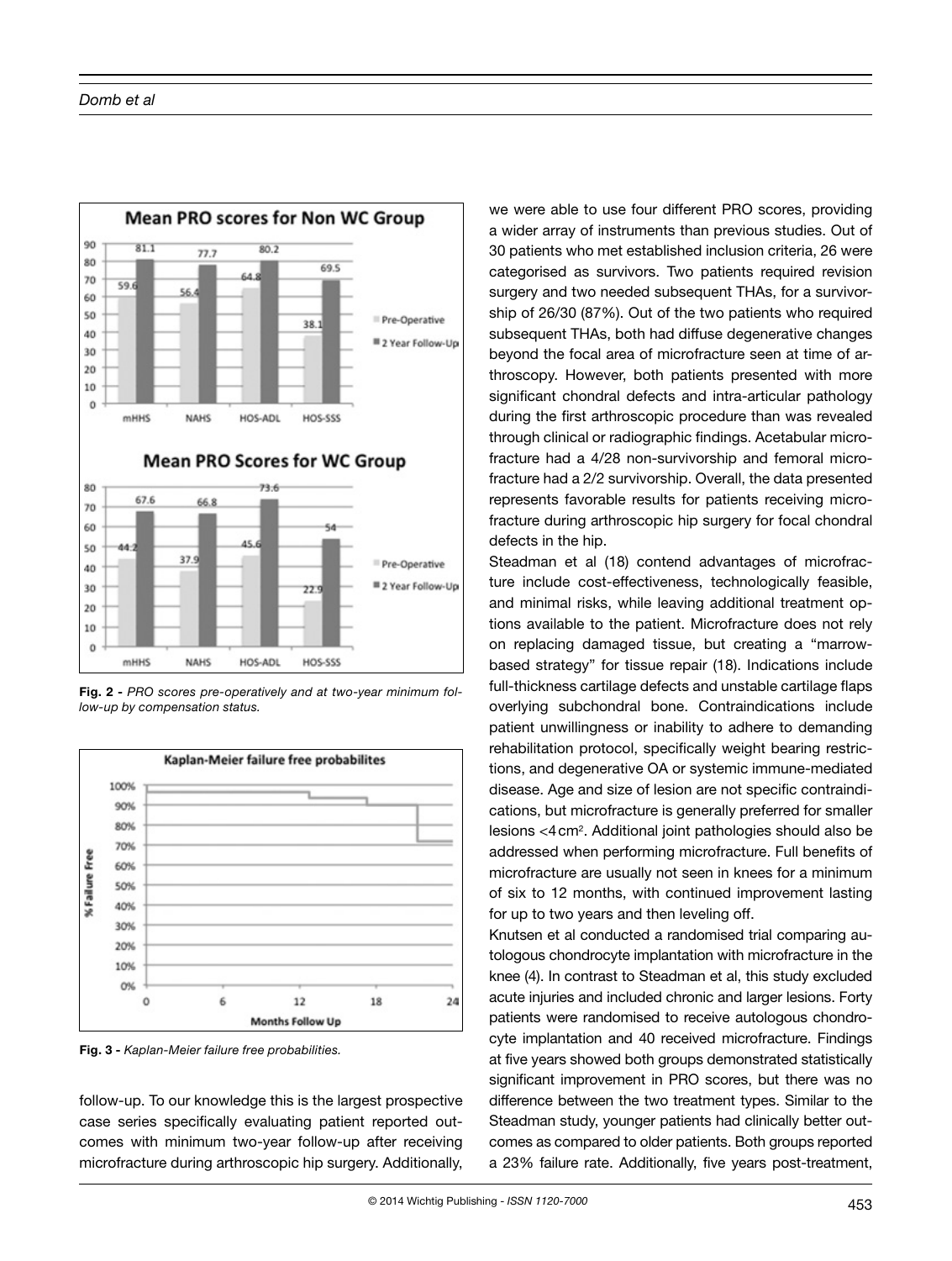34% of patients had radiographic evidence of early OA despite this being an excluding factor at the beginning of the study. However, the authors attribute this finding to their patient cohort and corresponding demographics and confounding variables. The authors recommend microfracture as first-line procedure for cartilage defects in the knee while autologous chondrocyte implantation may be most beneficial as a second-line treatment for larger chondral defects.

Phillipon et al advocated that microfracture principles can also be applied to the hip (5). The authors reported on a series of nine patients who previously underwent microfracture for acetabular chondral defects and underwent second look hip arthroscopy for a variety of reasons (5). The mean percent fill of the defects was 91%, with good quality cartilage at a mean of 20 months. The authors concluded microfracture is an effective treatment strategy for chondral lesions in appropriately selected patients such as patients without diffuse OA and those able to adhere to the strict rehabilitation protocol.

Many additional authors support the use of microfracture in the hip as an option to promote cartilage healing without adding significant risk or morbidity. Byrd et al (9) reported on the arthroscopic management of cam-type FAI in 207 hips. Microfracture was performed in 58 hips based on surgeon assessment, which included grade 4 chondral defects, intact subchondral plate and healthy surrounding cartilage. For patients who received microfracture, their mHHS score improved a mean of 20 points, from 65 preoperatively to 85 postoperatively. Karthikeyan et al published a series of 20 patients who underwent hip arthroscopy for FAI and underwent microfracture for acetabular chondral defects (19). These patients subsequently underwent a second look arthroscopy for various reasons. The mean time interval between the primary and revision surgeries was  $17 \pm 11$ months. The mean percent fill was  $93\% \pm 17\%$ , with macroscopically good quality cartilage. The Non-Arthritic Hip Score (NAHS) mean was 54.5 points before both primary and revision surgeries. The score improved to an average 78 points at a mean follow-up of 21 months.

Byrd et al published their series of nine patients who were found to have an inverted labrum as a possible cause of hip OA (8). All nine patients concomitantly presented with grade 4 acetabular chondral lesions. Out of the nine patients, only four demonstrated mHHS score improvement of at least 10 points, however of those four, three were patients who received microfracture and had a mean mHHS score improvement of 36 points. Additionally, the three

microfracture patients were the only patients to return to greater than simple activities of daily living such as martial arts and horseback riding. The authors report these patients continue to demonstrate satisfactory function five years postoperatively.

Haviv et al assessed outcomes related to femoral osteochondroplasty to treat cam lesions and acetabular chondral lesions (20). Patients with additional intra-articular hip pathology were excluded. Out of 170 hips, 29 (17%) patients received microfracture, for which criteria included grade 2 or 3 lesions < 300 mm<sup>2</sup>. The authors reported a significantly better NAHS in this patient group. The authors theorise the improved NAHS scores reflect improvement in the ability to perform higher demand activities.

Microfracture has been more specifically studied as an independent variable in the athletic population. McDonald et al conducted a study in elite athletes assessing return to play between those who did and did not receive microfracture (10). Sports played included football, soccer, hockey, baseball, tennis, and golf. Thirty nine patients (39 hips) received microfracture, compared to 81 patients (94 hips) in the control group. No significant differences were found between the two groups for rate of return to play, however the microfracture group did have a 1.6 times higher risk of not returning. Additionally, there was no statistical difference between the number of seasons played postoperatively between the two groups. The authors concluded microfracture can be used in an athletic population to help increase levels of return to play.

In contrast to other studies, Philippon et al (21) conducted a study reporting two-year outcomes after hip arthroscopy for the treatment of femoroacetabular impingement (FAI) and related labral and chondral pathology where patients receiving microfracture showed no significant difference in postoperative mHHS score when compared to patients not receiving microfracture. Of the 122 patients who met the inclusion criteria, 47 (38.5%) received microfracture, eight on the femoral head, 30 on the acetabular surface and nine on both. The authors reported patients who received both types of microfracture were statistically more likely  $(p = 0.0001)$  to receive THA.

Many authors discuss the importance of patient selection and diagnostic criteria for selecting patients to undergo microfracture. Horisberger et al (22) conducted a study assessing short-term results for patients treated concurrently for FAI and labral and chondral damage, who also were found to have severe cartilage lesions or damage intraoperatively.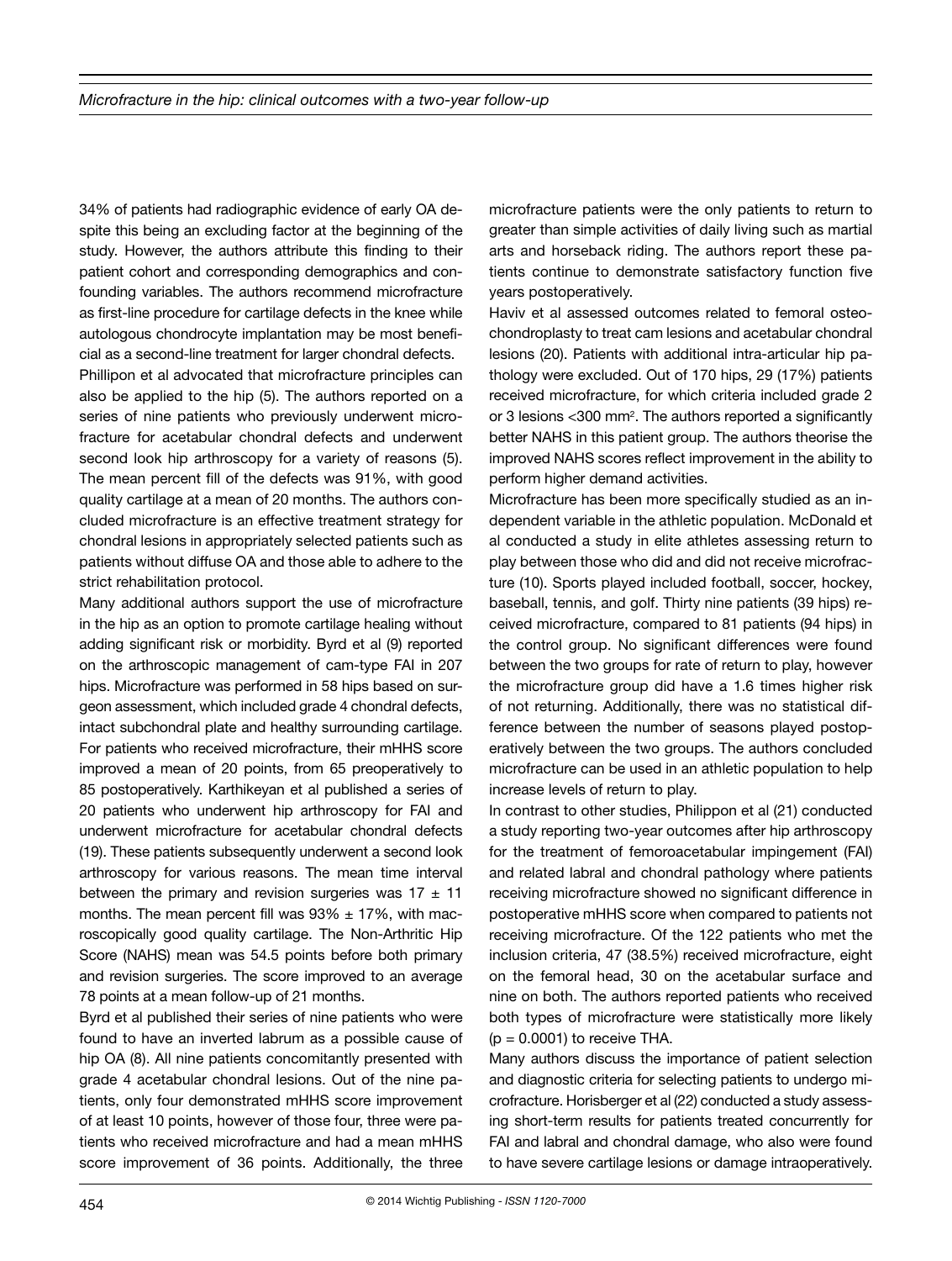Out of 20 patients included in the study, 15 (75%) received microfracture. Of the original 20 patients, 50% required conversion to THA at point of last follow-up, at a mean of three years. However, a large percentage of the patients (55%) had Tönnis grades >2, which at our centre is a relative contraindication for arthroscopic intervention. The authors do report in their study that patients with higher Tönnis grades were statistically more likely to need THA ( $p = 0.03$ ). Additionally, the authors advocate arthroscopic treatment in FAI addressing degenerative lesions is contraindicated in patients with Tönnis grades >3.

## *Strengths/limitations*

The greatest strength of our study was the dedicated prospective assessment of clinical outcomes of microfracture using four PRO scores. Many previous microfracture studies have evaluated microfracture as a subgroup within a larger cohort, or in very specific populations such as elite athletes or patients requiring second look or revision procedures. Additionally, no previous study of microfracture has assessed outcomes using four different PRO measures. A limitation of our study is the small sample size. As in other studies, concomitant procedures were performed in all cases, creating a challenge in isolating the outcomes of the microfracture itself. Our cohort is quite heterogenous and numerous variables may influence outcomes.

Future use of a matched-pair control group would provide additional insight into the outcomes related to microfracture in the hip.

## **CONCLUSION**

The results of this study demonstrate patients reported statistically significant clinical improvement in PROs after receiving microfracture during arthroscopic hip surgery at minimum two-year follow-up. A high survivorship was noted, and those patients who were not survivors had diffuse degenerative changes. We conclude that the presence of diffuse degeneration may be a negative prognostic factor, but results of microfracture in focal chondral defects of the hip are favourable.

**Financial Support:** General research support from Arthrex, Inc., Florida, USA.

#### **Conflict of Interest:** None.

Address for correspondence: Benjamin Domb American Hip Institute, Hinsdale Orthopaedics Loyola University Stritch School of Medicine 1010 Executive Court Suite 250 Westmont, IL 60559, USA drdomb@americanhipinstitute.org

## **REFERENCES**

- 1. Buckwalter JA. Articular cartilage: injuries and potential for healing. J Orthop Sports Phys Ther. 1998;28(4):192-202.
- 2. Steadman JR, Briggs KK, Rodrigo JJ, Kocher MS, Gill TJ, Rodkey WG. Outcomes of microfracture for traumatic chondral defects of the knee: average 11-year follow-up. Arthroscopy. 2003;19(5):477-484.
- 3. Gudas R. Gudaite, Pocius A, Gudiene A, Cekanauskas E, Monastyreckiene E, Basevicius A. Ten-year follow-up of a prospective, randomized clinical study of mosiac osteochondral autologous transplantation versus microfracture for the treatment of osteochondral defects in the knee Joint of athletes. Am J Sports Med. 2012;40:2499-2508.
- 4. Knutsen G, Drogset JO, Engebretsen L, et al. A randomized trial comparing autologous chondrocyte implantation with microfracture. Findings at five years. J Bone Joint Surg Am. 2007;89(10):2105-2112.
- 5. Philippon MJ, Schenker ML, Briggs KK, Maxwell RB. Can microfracture produce repair tissue in acetabular chondral defects? Arthroscopy. 2008;24(1):46-50.
- 6. Karthikeyan S, Roberts S, Griffin D. Microfracture for acetabular chondral defects in patients with femoroacetabular impingement: results at second-look arthroscopic surgery. Am J Sports Med. 2012;40(12):2725-2730.
- 7. Haviv B, Singh PJ, Takla A, O'Donnell J. Arthroscopic femoral osteochondroplasty for cam lesions with isolated acetabular chondral damage. J Bone Joint Surg Br. 2010;92(5):629-633.
- 8. Byrd JW, Jones KS. Osteoarthritis caused by an inverted acetabular labrum: radiographic diagnosis and arthroscopic treatment. Arthroscopy. 2002;18(7):741-747.
- 9. Byrd JW, Jones KS. Arthroscopic femoroplasty in the management of cam-type femoroacetabular impingement. Clin Orthop Relat Res. 2009;467(3):739-746.
- 10. McDonald JE, Herzog MM, Philippon MJ. Return to play after hip arthroscopy with microfracture in elite athletes. Arthroscopy. 2013;29(2):330-335.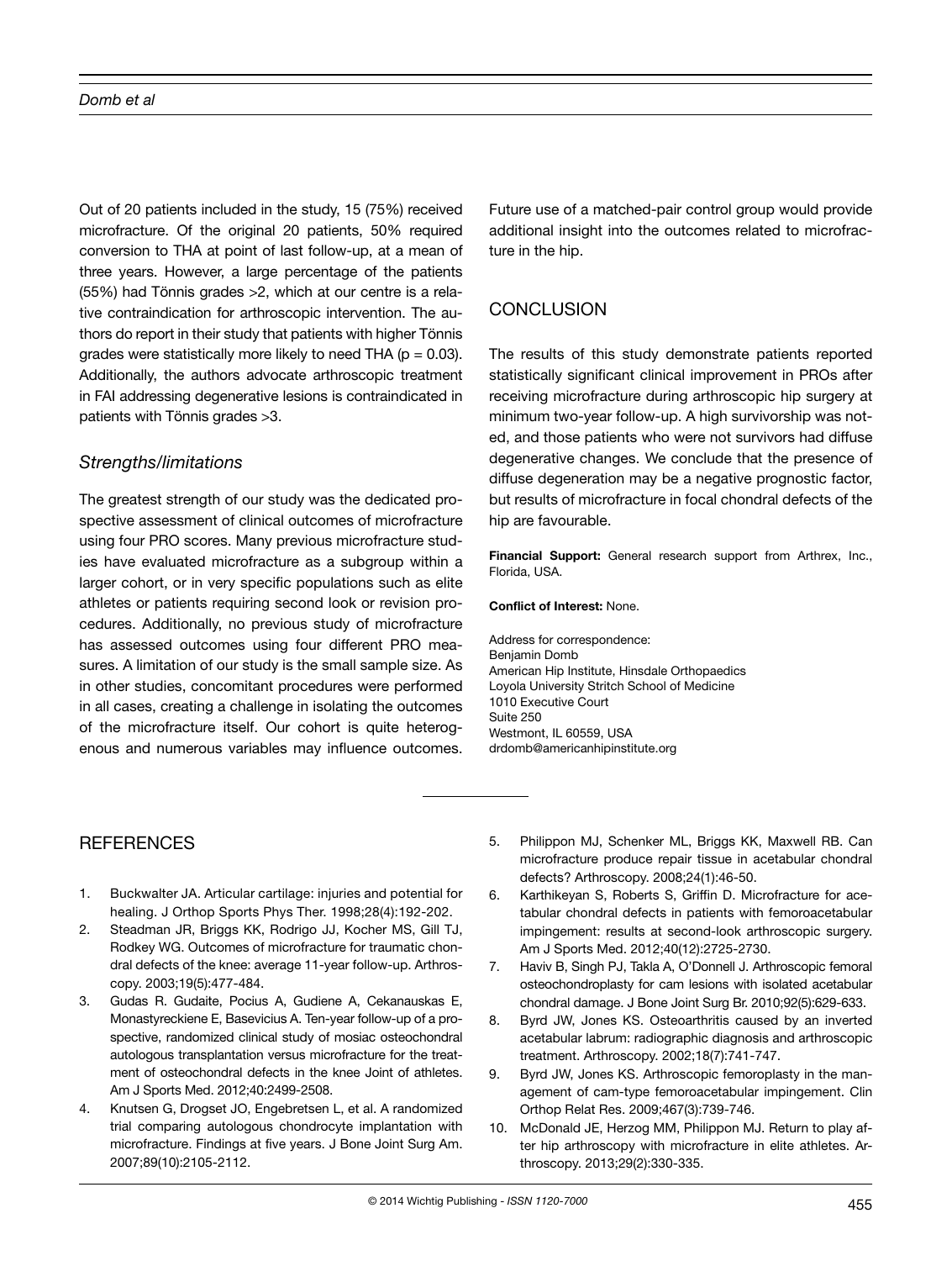- 11. Tijssen M, van Cingel R, van Melick N, de Visser E. Patient-Reported Outcome questionnaires for hip arthroscopy: a systematic review of the psychometric evidence. BMC Musculoskelet Disord. 2011;12(1):117.
- 12. Lodhia P, Slobogean GP, Noonan VK, Gilbart MK. Patientreported outcome instruments for femoroacetabular impingement and hip labral pathology: a systematic review of the clinimetric evidence. Arthroscopy. 2011;27(2):279-286.
- 13. Callaghan JJ, Rosenberg AG, Rubash HE. The adult hip. 2<sup>nd</sup> ed. Philadephia: Lippincott Williams & Wilkins; 2007.
- 14. Outerbridge RE. The etiology of chondromalacia patellae. J Bone Joint Surg Br. 1961;43:752-757.
- 15. Kelly BT, Weiland DE, Schenker ML, Philippon MJ. Arthroscopic labral repair in the hip: surgical technique and review of the literature. Arthroscopy. 2005;21(12):1496-1504.
- 16. Byrd JW. Hip arthroscopy. The supine position. Clin Sports Med. 2001;20(4):703-731.
- 17. Crawford K, Philippon MJ, Sekiya JK, Rodkey WG, Steadman JR. Microfracture of the hip in athletes. Clin Sports Med. 2006;25(2):327-335, x.
- 18. Steadman JR, Rodkey WG, Briggs KK. Microfracture: Its history and experience of the developing surgeon. Cartilage. 2010;1(2):78-86.
- 19. Karthikeyan S, Roberts S, Griffin D. Microfracture for acetabular chondral defects in patients with femoroacetabular impingement: results at second-look arthroscopic surgery. Am J Sports Med. 2012;40(12):2725-2730.
- 20. Haviv B, Singh PJ, Takla A, O'Donnell J. Arthroscopic femoral osteochondroplasty for cam lesions with isolated acetabular chondral damage. J Bone Joint Surg Br. 2010;92(5): 629-633.
- 21. Philippon MJ, Briggs KK, Yen YM, Kuppersmith DA. Outcomes following hip arthroscopy for femoroacetabular impingement with associated chondrolabral dysfunction: minimum two-year follow-up. J Bone Joint Surg Br. 2009; 91(1):16-23.
- 22. Horisberger M, Brunner A, Herzog RF. Arthroscopic treatment of femoral acetabular impingement in patients with preoperative generalized degenerative changes. Arthroscopy. 2010;26(5):623-629.